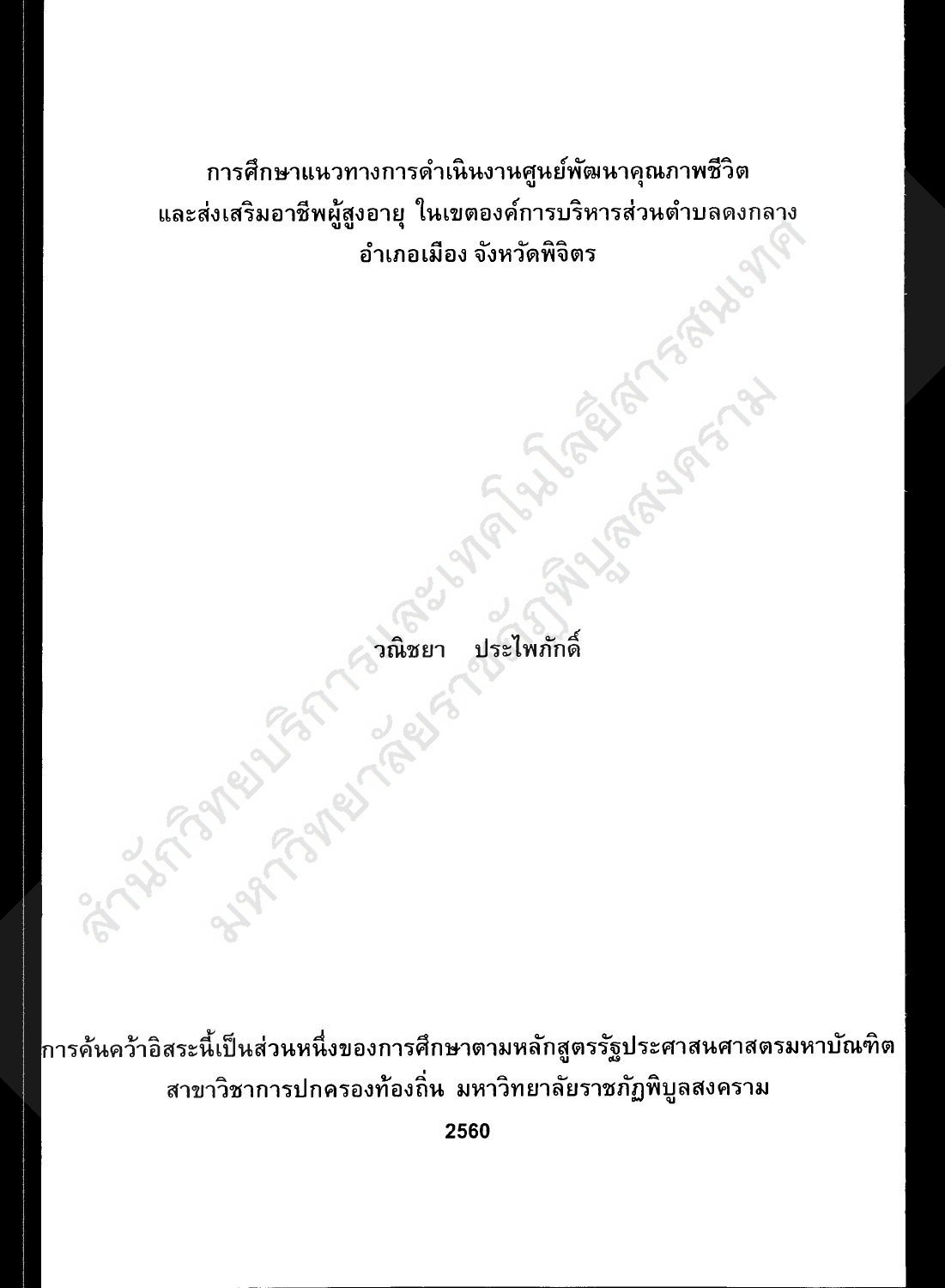The Study of Operational Approach in Quality of Life and Career Development Center for the Elderly in Dongklang Sub-district Administrative Organization, Muang District,

Phichit Province.

**Algeby** 

## Wanichaya Prapaibhak

An Independent Study in Partial Fulfillment of the Requirements for the Degree of Master of Public Administration Field in Local Government Pibulsongkram Rajabhat University

2017